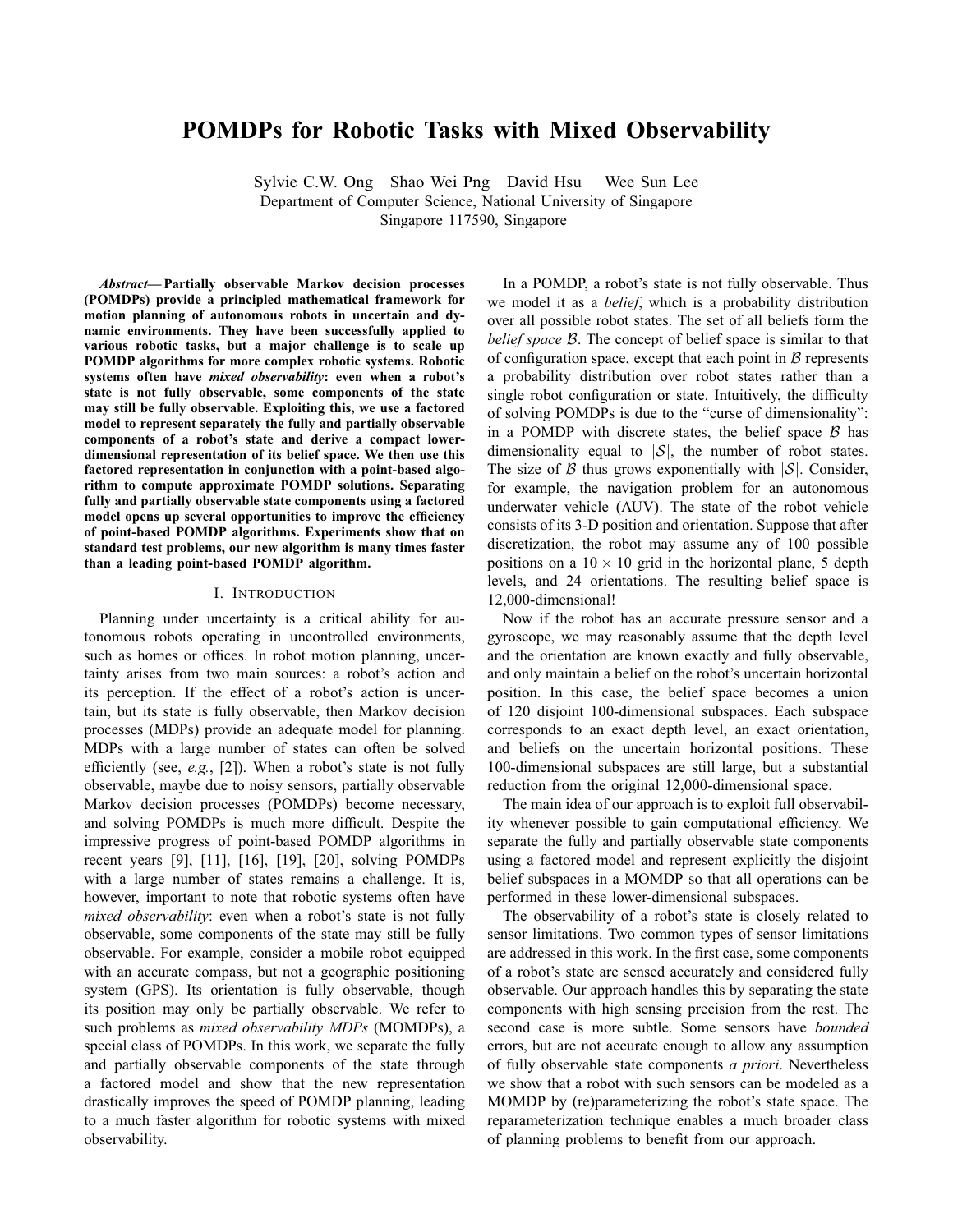We tested our algorithm on three distinct robotic tasks with large state spaces. The results show that it significantly outperforms a leading point-based POMDP algorithm.

## II. BACKGROUND

# *A. POMDPs*

A POMDP models an agent taking a sequence of actions under uncertainty to achieve a goal. Formally a discrete POMDP with an infinite horizon is specified as a tuple  $(S, A, O, T, Z, R, \gamma)$ , where S is a set of states, A is a set of actions, and  $\mathcal O$  is a set of observations.

In each time step, the agent lies in some state  $s \in S$ . It takes some action  $a \in A$  and moves from s to a new state  $s'$ . Due to the uncertainty in action, the end state  $s'$  is modeled as a conditional probability function  $T(s, a, s') =$  $p(s'|s, a)$ , which gives the probability that the agent lies in s', after taking action  $a$  in state  $s$ . The agent then makes an observation to gather information on its own state. Due to the uncertainty in observation, the observation result  $o \in$  $O$  is again modeled as a conditional probability function  $Z(s, a, o) = p(o|s, a)$ . See Fig. 1 for an illustration.

To elicit desirable agent behavior, we define a suitable reward function  $R(s, a)$ . In each time step, the agent receives a reward  $R(s, a)$  if it takes action a in state s. The agent's goal is to maximize its expected total reward by choosing a suitable sequence of actions. For infinite-horizon POMDPs, the sequence of actions has infinite length. We specify a discount factor  $\gamma \in [0, 1)$  so that the total reward is finite and the problem is well defined. In this case, the expected total reward is  $E\left[\sum_{t=0}^{\infty} \gamma^t R(s_t, a_t)\right]$ , where  $s_t$  and  $a_t$  denote the agent's state and action at time  $t$ , respectively.

For a POMDP, planning means computing an *optimal policy* that maximizes the expected total reward. Normally, a policy is a mapping from the agent's state to an action. It tells the agent what action to take in each state. However, in a POMDP, the agent's state is partially observable and not known exactly. We rely on the concept of a belief, which is a probability distribution over S. A POMDP policy  $\pi: \mathcal{B} \to \mathcal{A}$ maps a belief  $b \in \mathcal{B}$  to a prescribed action  $a \in \mathcal{A}$ .

A policy  $\pi$  induces a value function  $V(b)$  that specifies the expected total reward of executing policy  $\pi$  starting from b. It is known that  $V^*$ , the value function for the optimal policy  $\pi^*$ , can be approximated arbitrarily closely by a convex, piecewise-linear function

$$
V(b) = \max_{\alpha \in \Gamma} (\alpha \cdot b), \tag{1}
$$

where  $\Gamma$  is a finite set of vectors called  $\alpha$ -vectors, b is the discrete vector representation of a belief, and  $\alpha \cdot b$  denotes the inner product of an  $\alpha$ -vector and b. Each  $\alpha$ -vector is associated with an action. The policy can be executed by evaluating (1) to find the action corresponding to the best  $\alpha$ vector at the current belief. So a policy can be represented by a value function  $V(b)$  consisting of a set  $\Gamma$  of  $\alpha$ vectors. Policy computation, which, in this case, involves the construction of  $\Gamma$ , is usually performed offline.

Given a policy, represented as a value function  $V(b)$ , the control of the agent's actions, also called policy execution,

is performed online in real time. It consists of two steps executed repeatedly. The first step is action selection. If the agent's current belief is  $b$ , it finds the action  $a$  that maximizes  $V(b)$  by evaluating (1). The second step is belief estimation. After the agent takes an action  $a$  and receives an observation  $o$ , its new belief  $b'$  is given by

$$
b'(s') = \tau(b, a, o) = \eta Z(s', a, o) \sum_{s \in S} T(s, a, s') b(s), \quad (2)
$$

where  $\eta$  is a normalizing constant. The process then repeats.

#### *B. Related Work*

POMDPs are a powerful framework for planning under uncertainty [8], [17]. It has a solid mathematical foundation and wide applicability. Its main disadvantage is high computational complexity [10]. As mentioned in Section I, the belief space  $\beta$  used for POMDP policy computation grows exponentially with the number of states that an agent has. The resulting curse of dimensionality is one major obstacle to efficient solution of POMDPs. There are several approaches to overcome the difficulty, including sampling  $B$ , building factored models of  $\beta$  [1], or building lower-dimensional approximations of  $\beta$  [13], [14]. In recent years, pointbased algorithms, which are based on the idea of sampling, have made impressive progress in computing approximate solutions to large POMDPs [9], [11], [16], [19], [20]. They have been successfully applied to a variety of non-trivial robotic tasks, including coastal navigation, grasping, target tracking, and exploration [5], [11], [12], [19]. In some cases, POMDPs with hundreds of states have been solved in a matter of seconds (see, *e.g.*, [7], [16], [19]).

Our work aims at overcoming the difficulty of highdimensional belief spaces and further scaling up point-based POMDP algorithms for realistic robotic tasks. The main idea is to use a factored model to represent separately the fully and partially observable components of an agent's state and derive a compact lower-dimensional representation of B. We then use this new representation in conjunction with a pointbased algorithm to compute approximate POMDP solutions. A related idea has been used in medical therapy planning [4].

# III. MIXED OBSERVABILITY MDPS

# *A. The MOMDP Model*

In the standard POMDP model, the state lumps together multiple components. Consider again our AUV navigation example from Section I. The robot's state consists of its horizontal position, depth, and orientation. In contrast, a factored POMDP model separates the multiple state components and represents each as a distinct state variable. If three variables  $p, d$ , and  $\theta$  represent the AUV's horizontal position, depth, and orientation, respectively, then the state space is a cross product of three subspaces:  $S = S_p \times S_d \times S_\theta$ . This allows for a more structured and compact representation of transition, observation, and reward functions in a POMDP.

We propose to represent a robotic system with mixed observability as a factored POMDP, specifically, a factored POMDP model with mixed state variables. We call our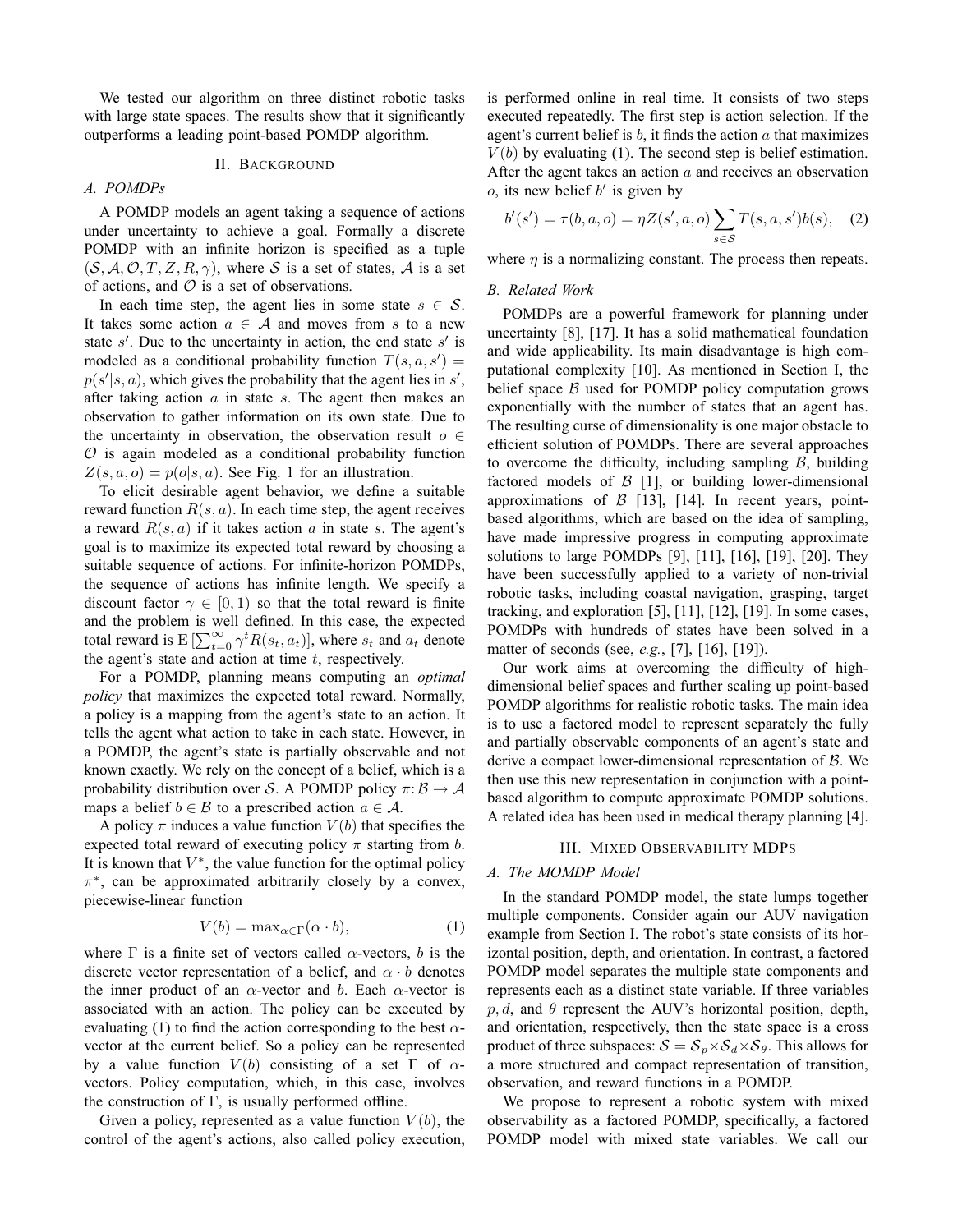

Fig. 1. The standard POMDP model (left) and the MOMDP model (right). A MOMDP state s is factored into two variables:  $s = (x, y)$ , where x is fully observable and  $y$  is partially observable.

model a MOMDP. In a MOMDP, the fully observable state components are represented as a single state variable  $x$ , while the partially observable components are represented as another state variable y. Thus  $(x, y)$  specifies the complete system state, and the state space is factored as  $S = \mathcal{X} \times \mathcal{Y}$ , where  $X$  is the space of all possible values for x and Y is the space of all possible values for  $y$ . In our AUV example, x represents the depth and the orientation  $(d, \theta)$ , and y represents the horizontal position p.

Formally a MOMDP model is specified as a tuple  $(X, Y, A, O, T<sub>x</sub>, T<sub>y</sub>, Z, R, \gamma)$ . The conditional probability function  $T_x(x, y, a, x') = p(x'|x, y, a)$  gives the probability that the fully observable state variable has value  $x'$  if the robot takes action a in state  $(x, y)$ , and  $T_y(x, y, a, x', y') =$  $p(y'|x, y, a, x')$  gives the probability that the partially observable state variable has value  $y'$  if the robot takes action a in state  $(x, y)$  and the fully observable state variable has value  $x'$ . Compared with the standard POMDP model, the MOMDP model uses a factored state-space representation  $X \times Y$ , with the corresponding probabilistic state-transition functions  $T_x$  and  $T_y$ . All other aspects remain the same. See Fig. 1 for a comparison.∗

So far, the changes introduced by the MOMDP model seem mostly notational. The computational advantages become apparent when we consider the belief space  $B$ . Since the state variable  $x$  is fully observable and known exactly, we only need to maintain a belief  $b<sub>y</sub>$ , a probability distribution on the state variable y. Any belief  $b \in \mathcal{B}$  on the complete system state  $s = (x, y)$  is then represented as  $(x, b_y)$ . Let  $B<sub>y</sub>$  denote the space of all beliefs on y. We now associate with each value  $x$  of the fully observable state variable a belief space for y:  $\mathcal{B}_{\mathcal{Y}}(x) = \{(x, b_{\mathcal{Y}}) \mid b_{\mathcal{Y}} \in \mathcal{B}_{\mathcal{Y}}\}\)$ .  $\mathcal{B}_{\mathcal{Y}}(x)$  is a subspace in B, and B is a union of these subspaces:  $B =$  $\bigcup_{x \in \mathcal{X}} \mathcal{B}_{\mathcal{Y}}(x)$ . Observe that while  $\mathcal{B}$  has  $|\mathcal{X}| |\mathcal{Y}|$  dimensions, where  $|\mathcal{X}|$  and  $|\mathcal{Y}|$  are the number of states in X and  $\mathcal{Y}$ , each  $\mathcal{B}_{\mathcal{Y}}(x)$  has only  $|\mathcal{Y}|$  dimensions. Effectively we represent the high-dimensional space  $\beta$  as a union of lowerdimensional subspaces. When the uncertainty in a system is small, specifically, when  $|y|$  is small, the MOMDP model leads to dramatic improvement in computational efficiency, due to the reduced dimensionality of the space.

Now consider how we would represent and execute a

MOMDP policy. As mentioned in Section II-A, a POMDP policy can be represented as a value function  $V(b)$  =  $\max_{\alpha \in \Gamma} (\alpha \cdot b)$ , where  $\Gamma$  is a set of  $\alpha$ -vectors. In a MOMDP, a belief is given by  $(x, b_y)$ , and the belief space  $\beta$  is union of subspaces  $\mathcal{B}_{\gamma}(x)$  for  $x \in \mathcal{X}$ . Correspondingly, a MOMDP value function  $V(x, b_y)$  is represented as a collection of  $\alpha$ vector sets:  $\{\Gamma_{\mathcal{Y}}(x) \mid x \in \mathcal{X}\}\)$ , where for each  $x, \Gamma_{\mathcal{Y}}(x)$  is a set of  $\alpha$ -vectors defined over  $\mathcal{B}_{\gamma}(x)$ . To evaluate  $V(x, b_{\gamma})$ , we first find the right  $\alpha$ -vector set  $\Gamma_{\mathcal{Y}}(x)$  using the x value and then find the maximum  $\alpha$ -vector from the set:

$$
V(x, b_{y}) = \max_{\alpha \in \Gamma_{\mathcal{Y}}(x)} (\alpha \cdot b_{y}). \tag{3}
$$

In general, any value function  $V(b) = \max_{\alpha \in \Gamma} (\alpha \cdot b)$  can be represented in this new form, as stated in the theorem below.

*Theorem 1:* Let  $B = \bigcup_{x \in \mathcal{X}} B_{\mathcal{Y}}(x)$  be the belief space of a MOMDP with state space  $\mathcal{X} \times \mathcal{Y}$ . If  $V(b) = \max_{\alpha \in \Gamma} (\alpha \cdot b)$  is any value function over  $B$  in the standard POMDP form, then  $V(b)$  is equivalent to a MOMDP value function  $V'(x, b_y) =$  $\max_{\alpha \in \Gamma_y(x)} (\alpha \cdot b_y)$  such that for any  $b = (x, b_y)$  with  $b \in \mathcal{B}$ ,  $x \in \mathcal{X}$ , and  $b_y \in \mathcal{B}_y(x)$ ,  $V(b) = V'(x, b_y)$ .<sup>†</sup>.

Geometrically, each  $\alpha$ -vector set  $\Gamma_{\gamma}(x)$  represents a restriction of the POMDP value function  $V(b)$  to the subspace  $\mathcal{B}_{\mathcal{Y}}(x)$ :  $V_x(b_y) = \max_{\alpha \in \Gamma_{\mathcal{Y}}(x)} (\alpha \cdot b_y)$ . In a MOMDP, we compute only these lower-dimensional restrictions  ${V_x(b_y)}$  $x \in \mathcal{X}$ , because B is simply a union of subspaces  $\mathcal{B}_{\mathcal{Y}}(x)$ for  $x \in \mathcal{X}$ .

A comparison of (1) and (3) also indicates that (3) often results in faster policy execution, because action selection can be performed more efficiently. First, each  $\alpha$ -vector in  $\Gamma_{\gamma}(x)$  has length  $|y|$ , while each α-vector in Γ has length  $|\mathcal{X}||\mathcal{Y}|$ . Furthermore, in a MOMDP value function, the  $\alpha$ vectors are partitioned into groups according to the value of x. We only need to calculate the maximum over  $\Gamma_{\nu}(x)$ , which is potentially much smaller than  $\Gamma$  in size.

In summary, by factoring out the fully and partially observable state variables, a MOMDP model reveals the internal structure of the belief space as a union of lowerdimensional subspaces. We want to exploit this structure and perform all operations on beliefs and value functions in these lower-dimensional subspaces rather than the original belief space. Before we describe the details of our algorithm, let us first look at how MOMDPs can be used to handle uncertainty commonly encountered in robotic systems.

#### *B. Modeling Robotic Tasks with MOMDPs*

Sensor limitations are a major source of uncertainty in robotic systems and are closely related to observability. If a robot's state consists of several components, some are fully observable, possibly due to accurate sensing, but others are not. This is a natural case for modeling with MOMDPs. All fully observable components are grouped together and modeled by the variable  $x$ . The other components are modeled by the variable  $y$ .

<sup>∗</sup>A MOMDP can be regarded as an instance of dynamic Bayesian network (DBN). Following the DBN methodology, we could factor  $x$  or y further, but this may lead to difficulty in value function representation.

<sup>†</sup>Due to space limitations, the proofs of all the theorems are provided in the full version of the paper, which will be available on-line at http: //motion.comp.nus.edu.sg/papers/rss09.pdf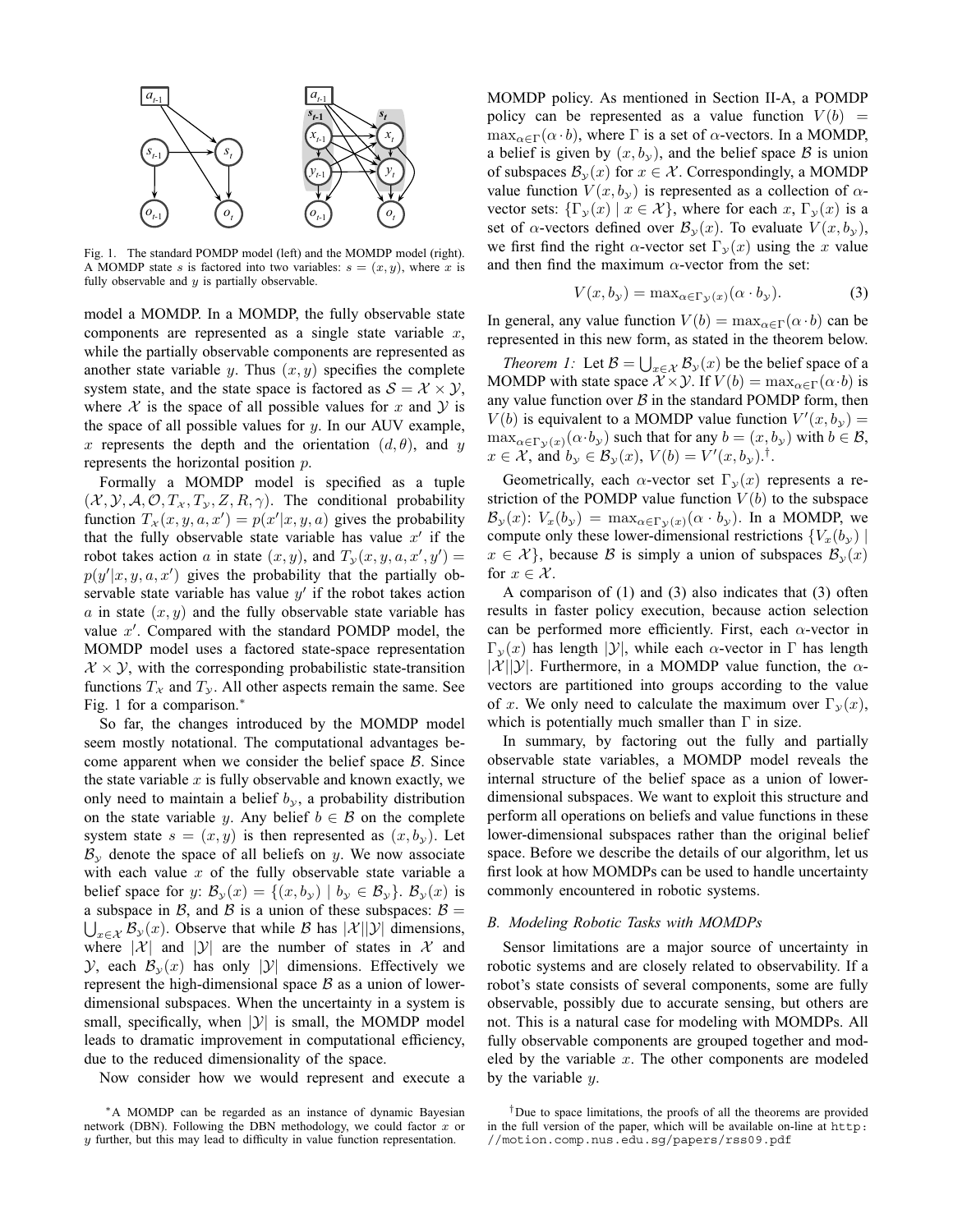Sometimes, however, a system does not appear to have mixed observability: none of the sensed state components is fully observable. Is it still possible to model it as a MOMDP? The answer is yes under certain conditions, despite the absence of obvious fully observable state components.

*1) Pseudo Full Observability:* All sensors are ultimately limited in resolution. It is task-dependent to decide whether the sensor resolution is accurate enough to make the sensed state component fully observable. For example, a robot searches for an unseen target and has small uncertainty on its own position. It is reasonable to assume that the robot position is fully observable, as the uncertainty on the robot position is small compared to that on the target position and the robot's behavior depends mostly on the latter. By treating the robot position as fully observable, we can take advantage of the MOMDP model for faster policy computation and execution. Note, however, that treating the unseen target's position as fully observable is not reasonable and unlikely to lead to a useful policy.

For increased robustness, we can actually execute a computed MOMDP policy on the corresponding POMDP model, which does *not* assume any fully observable state variables. The POMDP treats both state variables  $x$  and  $y$  as partially observable and maintains a belief b over them. To account for the additional uncertainty on  $x$  in the POMDP, our idea is to define a new value function  $V_P(b)$  by averaging over the value function  $V(x, b_y)$ , which represents the computed MOMDP policy. For this, we first calculate a belief  $b_x$  on x by marginalizing out y:  $b_x(x) = \sum_{y \in \mathcal{Y}} b(x, y)$ . We then calculate the belief  $b_{y|x}$  on y, conditioned on the x value:  $b_{y|x}(y) = b(x, y)/b_x(x)$ . Now the new value function

$$
V_{\mathcal{P}}(b) = \sum_{x \in \mathcal{X}} b_{\mathcal{X}}(x) V(x, b_{\mathcal{Y}|x})
$$

can be used to generate a policy for the POMDP through one-step look-ahead search.

Let  $V^*(b)$  and  $V^*(x, b_y)$  be respectively the optimal value functions for a POMDP and the corresponding MOMDP under the assumption of fully observable state variables. It can be shown that the value function  $V_P(b)$  constructed from  $V^*(x, b_y)$  is an upper bound on  $V^*(b)$ . In this sense, the MOMDP model is an approximation to the POMDP model. The MOMDP model is less accurate due to the additional assumption, but has substantial computational advantages.

*2) Reparameterized Full Observability:* Sometimes sensors are not accurate enough to justify an assumption of full observability for any sensed component. However, we can still model such a system as a MOMDP by reparameterizing the state space  $S$ . For example, in a navigation task, the position sensor is noisy, but accurate enough to localize the robot to a small region around the actual position. Define  $h(o)$ , the *preimage* of an observation o, to be the set of states that have non-zero probability of emitting o. We say that a system has *bounded uncertainty* if the preimage of its observation is always a small subset of S:  $\max_{o \in \mathcal{O}}(|h(o)|/|\mathcal{S}|) < c$ for some constant  $c \ll 1$ . We show below that any system modeled as a POMDP, can be equivalently constructed as an MOMDP by reparameterizing  $S$ , even if none of the sensed state components are fully observable.

We first illustrate the reparameterization technique on the robot navigation task, modeled as a standard POMDP  $(S, A, O, T, Z, R, \gamma)$ . The state  $s \in S$  indicates the robot position, which is partially observable, due to inaccurate sensing, and  $o \in \mathcal{O}$  is the observed robot position. Our goal is to reparameterize S so that  $s = (x, y)$ , where x is fully observable and  $y$  is partially observable. We choose  $x$  to be  $o$ , the observed robot position, and define  $y$  as the offset of the actual position from the observed position. Using this parameterization, we can construct the new state-transition functions  $T_x$  and  $T_y$  from the old state-transition function  $T$  and observation function  $Z$ :

$$
T_x(x, y, a, x') = \sum_{\sigma \in \mathcal{S}} T(s, a, \sigma) Z(\sigma, a, x'), \tag{4}
$$

$$
T_{\mathcal{Y}}(x, y, a, x', y') = T(s, a, s')Z(s', a, x')/T_{\mathcal{X}}(x, y, a, x'), (5)
$$

where  $s = (x, y)$  and  $s' = (x', y')$ . The correctness of this construction can be verified by applying the definitions and the basic probability rules. Similarly, we construct the new observation function  $Z_M$  and the new reward function  $R_M$ :  $Z_M(x, y, a, o) = 1$  if and only if  $x = o$ , and  $R_M(x, y, a) =$  $R(s, a)$ , where  $s = (x, y)$ .

In the general case, we use  $x$  to index the preimage of each observation  $o \in \mathcal{O}$  and use y to indicate the exact state within the preimage. The resulting reparameterized MOMDP has the following property:

*Theorem 2:* The POMDP  $(S, A, O, T, Z, R, \gamma)$  and the reparameterized MOMDP  $(\mathcal{X}, \mathcal{Y}, \mathcal{A}, \mathcal{O}, T_{\mathcal{X}}, T_{\mathcal{Y}}, Z_{\mathcal{M}}, R_{\mathcal{M}}, \gamma)$ with  $\mathcal{X} = \mathcal{O}$  are equivalent: Let b and b' be the beliefs reached after an arbitrary sequence of actions and observations,  $a_1, o_1, \dots, a_t, o_t$ , by the POMDP and MOMDP models respectively. Then  $b$  and  $b'$  represent the same belief in the original POMDP state space. The probability of observation given the history,  $p(o_t|a_1, o_1, \dots, a_t)$ , and the expected total reward for any sequence of actions and observations, is the same in both models. Consequently, any policy has the same expected reward for both models.

The reparameterization can be performed on any POMDP. The resulting MOMDP brings computational advantages if  $|\mathcal{Y}|$  is small. This happens when a system has bounded uncertainty with a small constant  $c$ , meaning that the observations are informative. Furthermore, we can relax the condition of bounded uncertainty and require that the preimages are bounded for some, rather than all state components. The reparameterization is beneficial in this general case as well.

## IV. COMPUTING MOMDP POLICIES

#### *A. Overview*

For policy computation, we combine the MOMDP model with a point-based POMDP algorithm. Point-based algorithms have been highly successful in computing approximate solutions to large POMDPs. Their key idea is to sample a set of points from  $\beta$  and use it as an approximate representation of  $\beta$ , rather than represent  $\beta$  exactly. They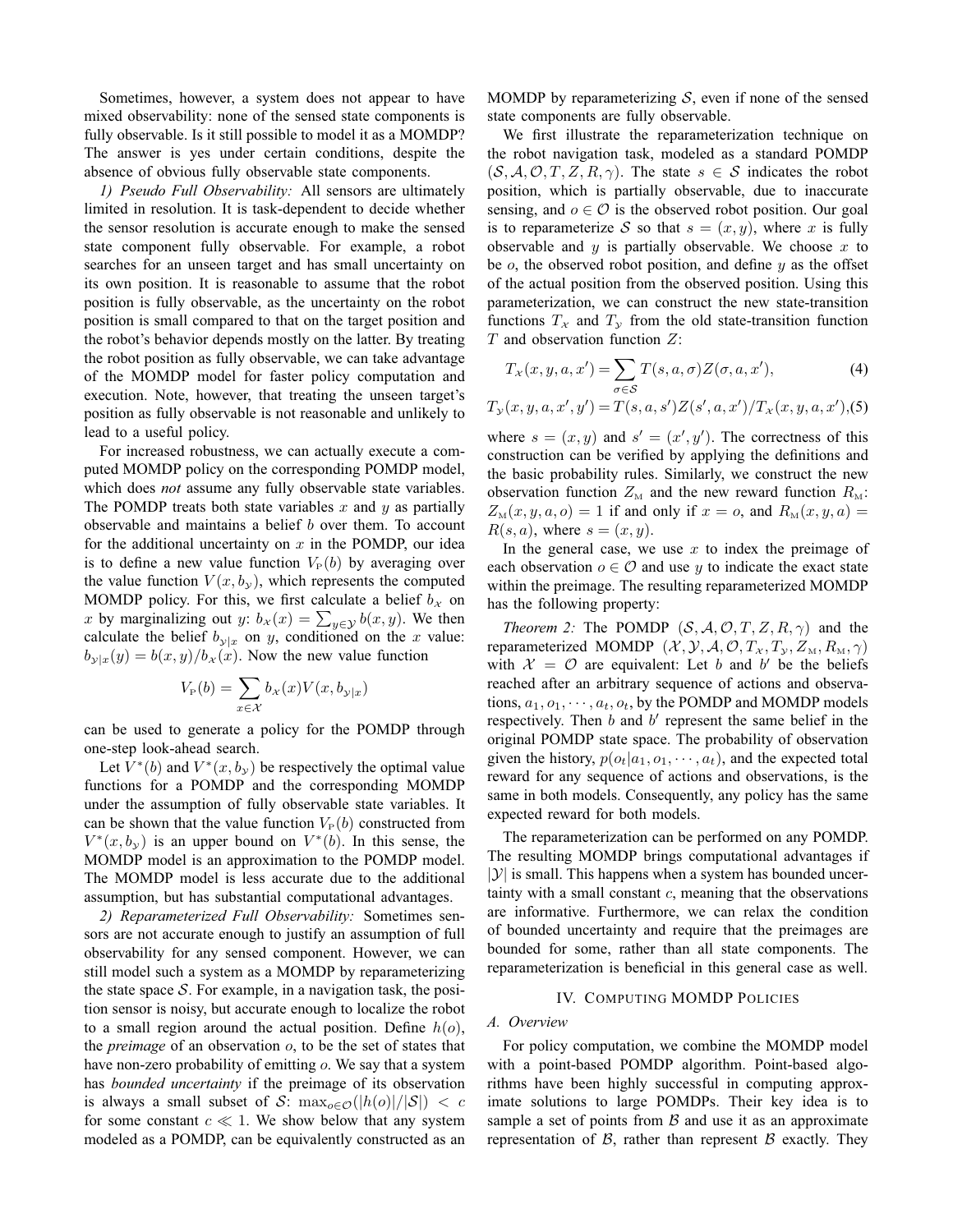**Algorithm 1** Point-based MOMDP policy computation.

- 1: Initialize the  $\alpha$ -vectors,  $\Gamma = {\lbrace \Gamma_{\mathcal{Y}}(x) \mid x \in \mathcal{X} \rbrace}$ , representing the lower bound  $V$  on the optimal value function  $V^*$ . Initialize the upper bound  $\overline{V}$  on  $V^*$ .
- 2: Insert the initial belief point  $(x_0, b_{y_0})$  as the root of the tree  $T_{\mathcal{R}}$ .
- 3: **repeat**
- 4: SAMPLE $(T_{\mathcal{R}}, \Gamma)$ .
- 5: Choose a subset of nodes from  $T_{\mathcal{R}}$ . For each chosen node  $(x, b_y)$ , BACKUP $(T_{\mathcal{R}}, \Gamma, (x, b_y))$ .
- 6: PRUNE $(T_{\mathcal{R}}, \Gamma)$ .
- 7: **until** termination conditions are satisfied.
- 8: **return** Γ.

also maintain a set of  $\alpha$ -vectors as an approximation to the optimal value function. The various point-based algorithms differ mainly in their strategies for sampling  $\beta$  and constructing  $\alpha$ -vectors.

The MOMDP model enables us to treat a high-dimensional belief space as a union of lower-dimensional subspaces. We represent explicitly these subspaces and compute only the restriction of the value function to these subspaces. The idea is general and is independent of the strategies for belief point sampling or  $\alpha$ -vector construction. Hence the MOMDP model can be used in conjunction with any of the existing point-based algorithms. However, to make the presentation concrete, we describe our approach based on the SARSOP algorithm [9], one of the leading point-based POMDP solvers.

Our point-based MOMDP algorithm is based on *value iteration* [15]. Exploiting the fact that the optimal value function  $V^*$  must satisfy the Bellman equation, value iteration starts with an initial approximation to  $V^*$  and performs backup operations on the approximation by iterating on the Bellman equation until the iteration converges.

In our algorithm, we sample incrementally a set of points from B and maintain a set of  $\alpha$ -vectors, which represents a piecewise-linear lower-bound approximation  $V$  to  $V^*$ . To improve the approximation  $V$ , we perform backup operations on the  $\alpha$ -vectors at the sampled points. A backup operation is essentially an iteration of dynamic programming, which improves the approximation by looking ahead one step further. With suitable initialization, V is always a lower bound on  $V^*$ , and converges to  $V^*$  under suitable conditions [6], [11], [19]. The MOMDP model enables the primitive operations in the algorithm, such as  $\alpha$ -vector backup and pruning, to be performed more efficiently.

## *B. The Algorithm*

After initialization, our algorithm iterates over three main functions, SAMPLE, BACKUP, and PRUNE (Algorithm 1).

*1)* SAMPLE: Let  $\mathcal{R} \subset \mathcal{B}$  be the set of points reachable from a given initial belief point  $b_0 = (x_0, b_{y0})$  under arbitrary sequences of actions. Most of the recent pointbased POMDP algorithms sample from  $R$  instead of  $B$  for computational efficiency. The SARSOP algorithm aims to



Fig. 2. The belief search tree rooted at  $b_0 = (x_0, b_{y_0})$ . Each circle indicates a node representing a MOMDP belief state  $(x, b<sub>y</sub>)$ .

be even more efficient by focusing the sampling near  $\mathcal{R}^*$ , the subset of points reachable from  $(x_0, b_{y0})$  under *optimal* sequences of actions, usually a much smaller space than  $\mathcal{R}$ .

To sample near  $\mathcal{R}^*$ , we maintain both a lower bound  $\underline{V}$ and an upper bound  $\overline{V}$  on the optimal value function  $V^*$ . The lower bound  $\underline{V}$  is represented by a collection of  $\alpha$ vector sets,  $\{\Gamma_{\mathcal{Y}}(x) \mid x \in \mathcal{X}\}\$ , and initialized using fixedaction policies [3]. The upper bound  $V$  is represented by a collection of sets of belief-value pairs:  $\{\Upsilon_y(x) \mid x \in \mathcal{X}\},\$ where  $\Upsilon_{y}(x) = \{(b_{y}, \overline{v}) | b_{y} \in \mathcal{B}_{y}(x)\}\)$ . A belief-value pair  $(b_y, \overline{v}) \in \Upsilon_y(x)$  gives an upper bound  $\overline{v}$  on the value function at  $(x, b_y)$ . They are used to perform sawtooth approximations [3] in each of the subspaces  $\mathcal{B}_{\nu}(x)$ . The upper bound can be initialized in various ways, using the MDP or the Fast Informed Bound technique [3].

The sampled points form a tree  $T_R$  (Fig. 2). Each node of  $T_R$  represents a sampled point in  $R$ . In the following, we use the notation  $(x, b_y)$  to denote both a sampled point and its corresponding node in  $T_{\mathcal{R}}$ . The root of  $T_{\mathcal{R}}$  is the initial belief point  $(x_0, b_{\nu 0})$ .

To sample new belief points, we start from the root of  $T_{\rm R}$ and traverse a single path down. At each node along the path, we choose a with the highest upper bound and choose  $x'$  and o that make the largest contribution to the gap  $\epsilon$  between the upper and the lower bounds at the root of  $T_{\mathcal{R}}$ . New tree nodes are created if necessary. To do so, if at a node  $(x, b_y)$ , we choose  $a, x'$ , and  $o$ , a new belief on  $y$  is computed:

$$
b'_{y}(y') = \tau(x, b_{y}, a, x', o)
$$
  
=  $\eta Z(x', y', a, o)$   

$$
\times \sum_{y \in y} T_{x}(x, y, a, x') T_{y}(x, y, a, x', y') b_{y}(y),
$$
 (6)

where  $\eta$  is a normalization constant. A new node  $(x', b_{y}')$  is then inserted into  $T_R$  as a child of  $(x, b_y)$ . Clearly, every point sampled this way is reachable from  $(x_0, b_{y0})$ . By carefully choosing  $a, x'$ , and  $o$  based on the upper and lower bounds, we can keep the sampled belief points near  $\mathcal{R}^*$ .

When the sampling path ends under a suitable set of conditions, we go up back to the root of  $T<sub>R</sub>$  along the same path and perform backup at each node along the way.

2) BACKUP: A backup operation at a node  $(x, b_y)$  collates the value function information in the children of  $(x, b<sub>y</sub>)$  and propagates it back to  $(x, b_y)$ . The operations are performed on both the lower and the upper bounds. For the lower bound, we perform  $\alpha$ -vector backup (Algorithm 2). A new  $\alpha$ -vector resulting from the backup operation at  $(x, b_y)$  is inserted into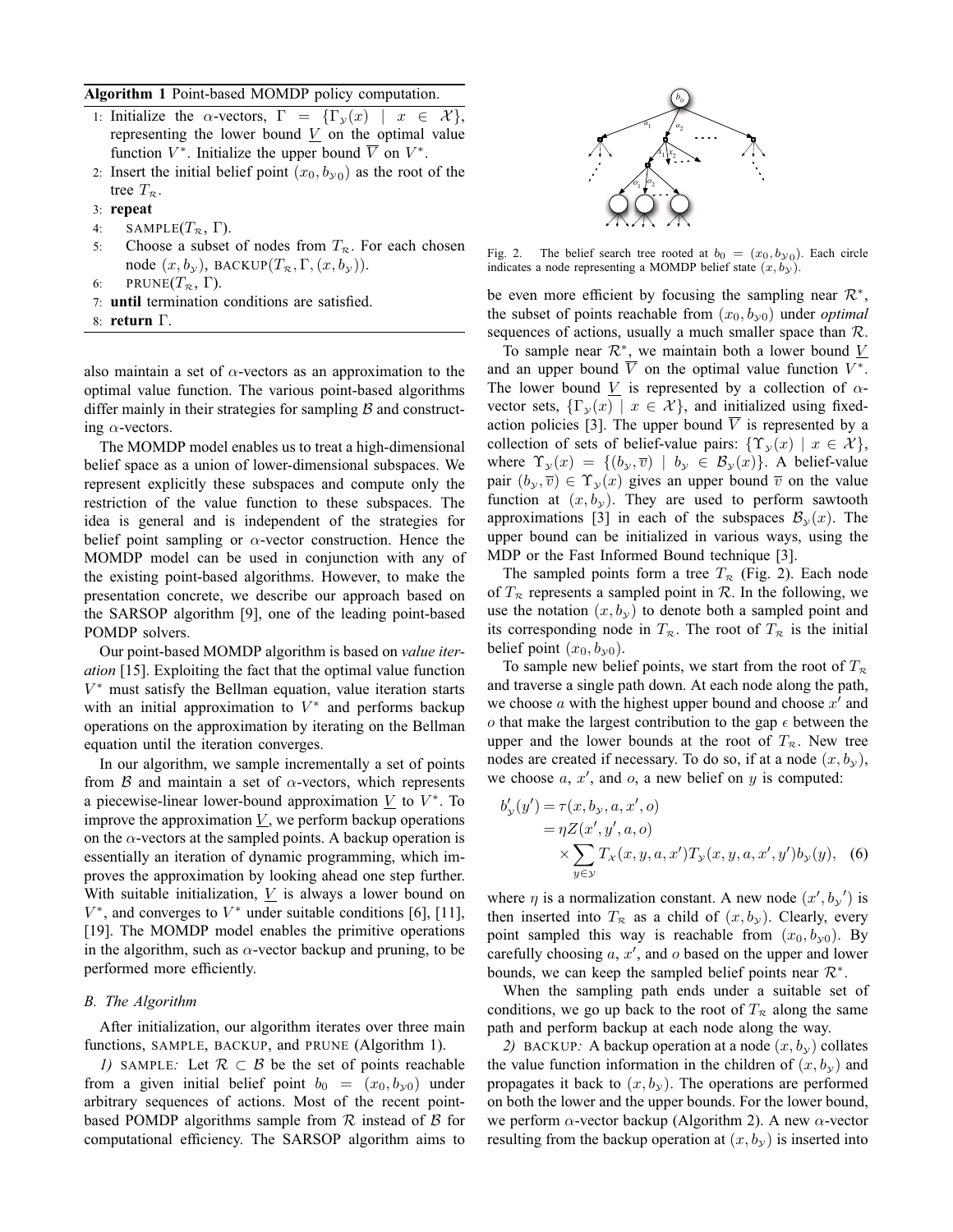# **Algorithm 2**  $\alpha$ -vector backup at a node  $(x, b_y)$  of  $T_{\alpha}$ .

 $\text{BackUP}(T_{\mathcal{R}}, \Gamma, (x, b_{\mathcal{Y}}))$ 1: For all  $a \in \mathcal{A}$ ,  $x' \in \mathcal{X}$ ,  $o \in \mathcal{O}$ ,  $\alpha_{a,x',o} \leftarrow \argmax_{\alpha \in \Gamma_{\mathcal{Y}}(x')} (\alpha \cdot \tau(x, b_{\mathcal{Y}}, a, x', o)).$ 2: For all  $a \in \mathcal{A}, y \in \mathcal{Y},$  $\alpha_a(y) \leftarrow R(x, y, a) + \gamma \sum_{x', o, y'} (T_x(x, y, a, x'))$  $\times T_\mathcal{Y}(x,y,a,\overline{x'},y')Z(x',y',a,o)\alpha_{a,x',o}(y')).$ 3:  $\alpha' \leftarrow \operatorname{argmax}_{a \in \mathcal{A}} (\alpha_a \cdot b_{\mathcal{Y}})$ 4: Insert  $\alpha'$  into  $\Gamma_{\mathcal{Y}}(x)$ .

 $\Gamma_{\mathcal{V}}(x)$ , the set of  $\alpha$ -vectors associated with observed state value x. For the upper bound backup at  $(x, b_y)$ , we perform the standard Bellman update to get a new belief-value pair and insert it into  $\Upsilon_{y}(x)$ .

*3)* PRUNE*:* Invocation of SAMPLE and BACKUP generates new sampled points and  $\alpha$ -vectors. However, not all of them are useful for constructing an optimal policy and are pruned to improve computational efficiency. We iterate through the  $\alpha$ -vector sets in the collection  $\{\Gamma_{\mathcal{Y}}(x) \mid x \in \mathcal{X}\}\$ and prune any  $\alpha$ -vector in  $\Gamma_{\mathcal{Y}}(x)$  that does not dominate the rest at some sampled point  $(x, b_y)$ , where  $b_y \in B_y(x)$ .

Our description of the algorithm is quite brief due to space limitations. More details and justifications for our particular choices of the sampling, backup, and pruning strategies can be found in [9].

We would like to point out that to solve a MOMDP, the main modifications required in SARSOP are the belief update operation (Eq. (6)) and the backup operation (Algorithm 2). They are common to most point-based POMDP algorithms, such as PBVI [11], Perseus [20], HSVI [18], and FSVI [16]. So using Eq. (6) and Algorithm 2 to replace the corresponding parts in these algorithm would allow them to benefit from the MOMDP approach as well.

#### *C. Correctness and Computational Efficiency*

Modifying the belief update and backup operations does not affect the convergence property of SARSOP. The algorithm above provides the same theoretical guarantee as the original SARSOP algorithm. The formal statement and the proof are given in the full version of the paper.

MOMDPs allow the belief space  $\beta$  to be represented as a union of low-dimensional subspaces  $\mathcal{B}_{\mathcal{Y}}(x)$  for  $x \in \mathcal{X}$ . This brings substantial computational advantages. Specifically, the efficiency gain of our algorithm comes mainly from BACKUP and PRUNE, where  $\alpha$ -vectors are processed. In a MOMDP,  $\alpha$ vectors have length  $|y|$ , while in the corresponding POMDP,  $\alpha$ -vectors have length  $|\mathcal{X}||\mathcal{Y}|$ . As a result, all operations on  $\alpha$ -vectors in BACKUP and PRUNE are faster by a factor of | $\mathcal{X}$ | in our algorithm. Furthermore, in a MOMDP,  $\alpha$ -vectors are divided into disjoint sets  $\Gamma_{\mathcal{Y}}(x)$  for  $x \in \mathcal{X}$ . When we need to find the best  $\alpha$ -vector, *e.g.*, in line 1 of Algorithm 2, we only do so within  $\Gamma_{\mathcal{Y}}(x)$  for some fixed x rather than over all  $\alpha$ -vectors, as in a POMDP.

The efficiency gain in BACKUP sometimes comes at a cost: although  $\alpha$ -vectors in a MOMDP are shorter, they also contain less information, compared with POMDP  $\alpha$ -vectors. In Algorithm 2, performing backup at  $(x, b_y)$  generates an  $\alpha$ -vector that spans only the subspace  $\mathcal{B}_{\gamma}(x)$ . The backup does not generate any information in any other subspace  $\mathcal{B}_{\mathcal{Y}}(x')$  with  $x' \neq x$ . In contrast, POMDP algorithms do more computation while performing backup and generate  $\alpha$ -vectors that span the entire space  $\beta$ . If a problem has many similar observable states in the sense that the  $\alpha$ -vectors in one belief subspace  $\mathcal{B}_y$  are useful in other subspaces as well, then POMDP algorithms may obtain more useful information in each backup operation and perform better than our algorithm, despite the higher cost of each backup operation. This, however, requires a special property which may not hold in general for complex systems.

#### V. EXPERIMENTS

We used MOMDPs to model several distinct robotic tasks, all having large state spaces, and tested our algorithm on them. In this section, we describe the experimental setup and the results.

# *A. Robotic Tasks*

*1) Tag:* The Tag problem first appeared in the work on PBVI [11], one of the first point-based POMDP algorithms. In Tag, the robot's goal is to follow a target that intentionally moves away. The robot and the target operate in an environment modeled as a grid. They can start in any grid positions, and in one step, they can either stay or move to one of four adjacent positions (above, below, left, and right). The robot knows its own position exactly, but can observe the target position only if they are in the same position. The robot pays a cost for each move and receives a reward when it arrives in the same position as that of the target.

In the MOMDP for this task, the robot position, which is known exactly, is modeled by the fully observable state variable  $x$ . The  $x$  variable can also take one extra value that indicates that the robot and the target are in the same position. The target position is modeled by the partially observable state variable  $y$ , as the robot does not see the target in general. Experiments were performed on environment maps with different resolutions. Tag $(M)$  denotes an experiment on a map with M positions. Here  $|\mathcal{X}| = M + 1$ and  $|\mathcal{Y}| = M$ , while in the standard POMDP model, the state space has  $|S| = (M + 1)M$  dimensions.

*2) Rock Sample:* The Rock Sample problem [18] has frequently been used to test the scalability of new POMDP algorithms. In this problem, a rover explores an area modeled as a grid and searches for rocks with scientific value. The rover always knows its own position exactly, as well as those of the rocks. However, it does not know which rocks are valuable. The rover can take noisy long-range sensor readings to gather information on the rocks. The accuracy of the readings depends on the distance between the rover and the rocks. The rover can also sample a rock in the immediate vicinity. It receives a reward or a penalty, depending on whether the sampled rock is valuable.

Here, the  $x$  variable in the MOMDP represents the robot position, and the  $y$  variable is a binary vector in which each entry indicates whether a rock is valuable or not. Experiments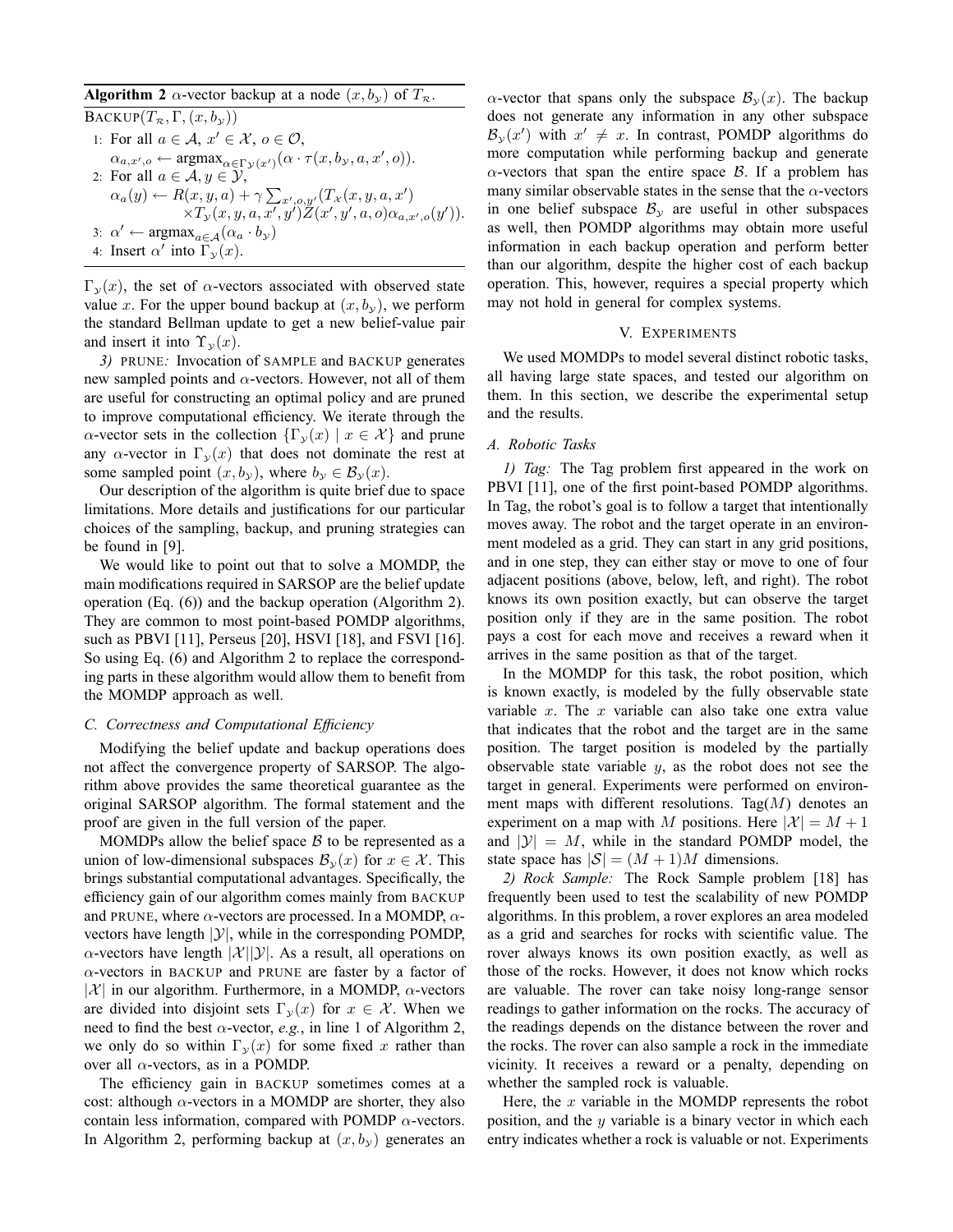

Fig. 3. AUV navigation. Top: The 3-D environment and an AUV simulation trajectory (marked in black) generated from the computed policy. The AUV can localize its horizontal position only at the surface level (shaded in light green). It rises to the surface level to localize, navigates through the rocks, and then dives to reach the goal. Bottom: The grid map for the deepest level. "S" marks the AUV starting positions, which are all located at this level. The AUV is equally likely to start in any of them. "E" marks the end positions, also located at this level only. "R" marks the rocks.

were performed on maps of different sizes and with different number of rocks. RockSample $(M, R)$  denotes a map size of  $M \times M$  and R rocks.

*3) AUV Navigation:* An AUV navigates in an oceanic environment modeled as a 3-D grid with 4 levels and  $7 \times 20$ positions at each level (Fig. 3). It needs to navigate from the right boundary of the deepest level to some goal locations near the left boundary and must avoid rock formations, which are present in all levels except the surface. In each step, the AUV may either stay in the current position or move to any adjacent position along its current orientation. Whether the action is stay or move, the AUV may drift to a neighboring horizontal position due to control uncertainty or ocean currents. The AUV does not know its exact starting position. It knows its horizontal position only at the surface level, where GPS signals are available. However, surfacing causes heavy fuel consumption and must be avoided if possible. Using its pressure sensor and gyroscope, the AUV can acquire accurate information on the depth and the orientation, which is discretized into 24 values.

In the MOMDP model, the  $x$  variable represents the AUV's depth and orientation, and the  $y$  variable represents the AUV's horizontal position. Although in our specific setup, the belief over the AUV's horizontal position is always unimodal, the MOMDP approach is general and can be applied without change if the belief is multimodal.

#### *B. Results*

We applied the MOMDP algorithm to the three tasks above. For each task, we first performed long preliminary runs to determine approximately the reward level for the optimal policies and the amount of time needed to reach it. We then ran the algorithm for a maximum of half an hour to reach this level. To estimate the expected total reward of the resulting policy, we performed sufficiently large number of simulation runs until the variance in the estimated value was small. For comparison, we also ran SARSOP [9], a leading POMDP algorithm, on the same tasks modeled as standard

TABLE I PERFORMANCE COMPARISON ON TASKS WITH MIXED OBSERVABILITY.

|               | Reward           | Time(s) |
|---------------|------------------|---------|
|               |                  |         |
| MOMDP         | $-6.03 \pm 0.04$ | 4.7     |
| <b>SARSOP</b> | $-6.03 \pm 0.12$ | 16.5    |
|               |                  |         |
| <b>MOMDP</b>  | $-9.90 \pm 0.11$ | 19      |
| <b>SARSOP</b> | $-9.90 \pm 0.12$ | 736     |
|               |                  |         |
| MOMDP         | $21.47 \pm 0.04$ | 160     |
| <b>SARSOP</b> | $21.39 \pm 0.01$ | 810     |
|               |                  |         |
| MOMDP         | $21.47 \pm 0.04$ | 318     |
| <b>SARSOP</b> | $21.47 \pm 0.11$ | 1589    |
|               |                  |         |
| <b>MOMDP</b>  | $21.80 \pm 0.04$ | 188     |
| <b>SARSOP</b> | $21.56 \pm 0.11$ | 1369    |
|               |                  |         |
| <b>MOMDP</b>  | $1020.0 \pm 8.5$ | 124     |
| <b>SARSOP</b> | $1019.8 \pm 9.7$ | 409     |
|               |                  |         |

POMDPs. Both algorithms are implemented in C++, and the experiments were performed on a PC with a 2.66GHz Intel processor and 2GB memory.

*1) Mixed Observability Tasks:* The results are shown in Table I. Column 3 of the table lists the estimated expected total rewards for the computed policies and the 95% confidence intervals. Column 4 lists the running times.

For all tasks, the MOMDP algorithm obtained good approximate solutions well within the time limit and outperformed SARSOP by many times. We ran multiple experiments for Rock Sample with different map sizes and numbers of rocks. As the problem size increases, both  $|\mathcal{X}|$  and  $|\mathcal{Y}|$  increase. The performance gap between our algorithm, which uses the MOMDP model, and SARSOP, which uses the standard POMDP model, tends to increase as well. In particular, for the largest problem, RockSample(11,11), SARSOP never reached the same reward level attained by the MOMDP algorithm within the time limit. This is not surprising as the computational efficiency gain achievable from the MOMDP model depends on  $|\mathcal{X}|$  (Section IV-C). The experiments on Tag show a similar trend.

*2) Pseudo Full Observability:* We also tested our algorithm on robotic tasks in which all sensed state components are partially observable and obtained promising results.

The original Tag problem is modified to create a noisy version, in which the robot has  $p\%$  chance of observing its own position correctly and  $(1/8)(100 - p)\%$  chance of observing each of the 8 surrounding positions. In this case, both the robot position and the target position are partially observable. However, applying the technique in Section III-B.1, we modeled the robot position by the fully observable state variable  $x$  in the MOMDP and solved the MOMDP with our algorithm. The value function computed by the algorithm was used to generate a policy to control the robot without assuming any fully observable state variables.

We ran experiments with different sensor accuracy p for the Noisy Tag problem. The results are shown in Table II.

<sup>‡</sup>Small optimizations can be performed to reduce the number of states in the POMDP model. So  $|S|$  may not be equal to  $|\mathcal{X}||\mathcal{Y}|$  for the corresponding MOMDP. However, this is not significant enough to affect  $|S|=O(|\mathcal{X}||\mathcal{Y}|)$ .